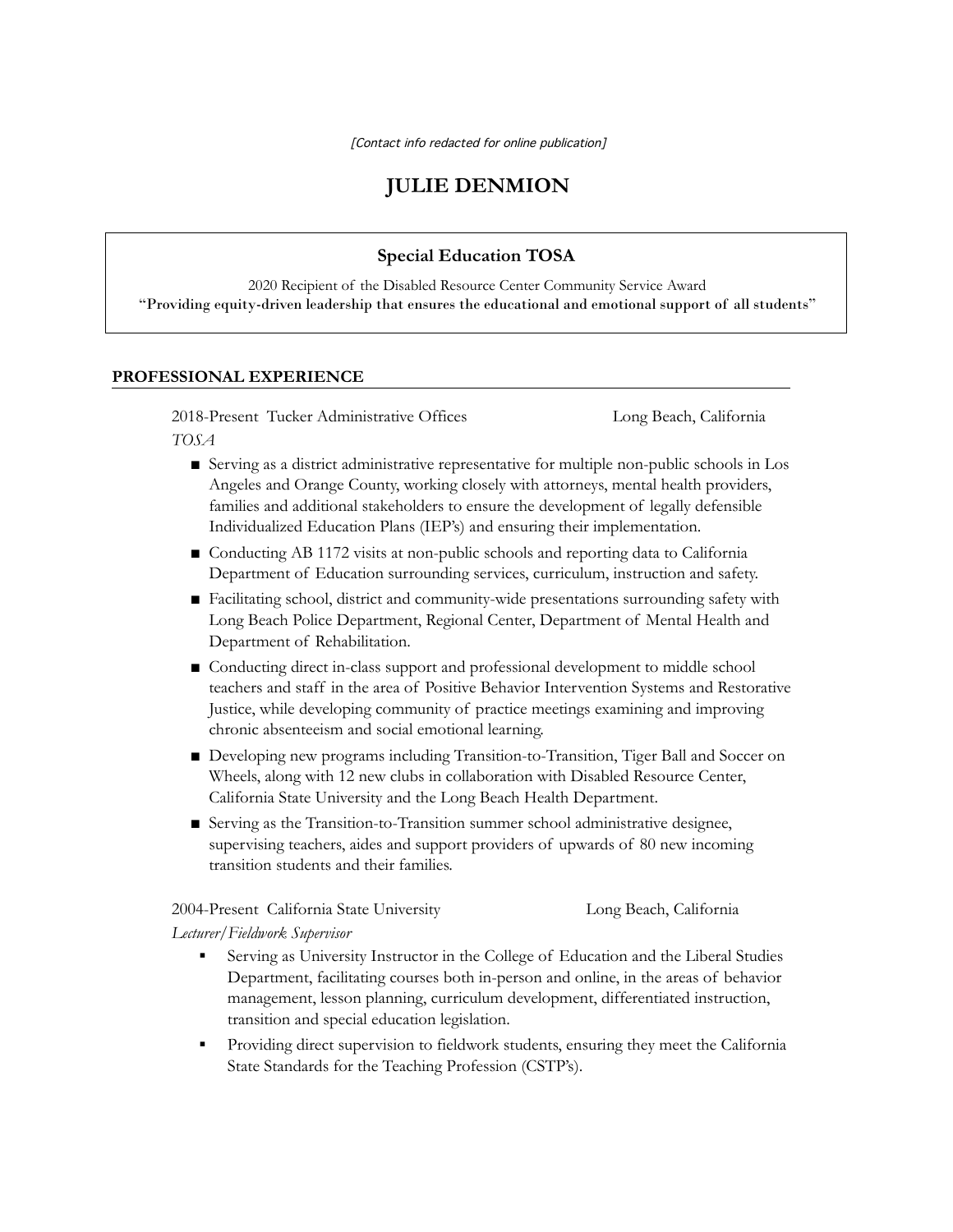- Serving as a facilitator at the California State Teacher's Summit, developing collaborative relationships and promoting networking within the large California teaching community.
- Participating on teams such as the Camino Project designed to examine, reimagine and implement culturally responsive pedagogy.

#### 2011-2020 Adult Community Transition Program Long Beach, California *Teacher/Adult Transition Special Day Class*

- Provided direct classroom and community-based education in vocational development, functional academics, independent living skills and self-advocacy.
- Collaborated with a comprehensive team of school professionals and community-based service providers to ensure students flourish in the special education program.
- Developed and implemented school-wide programs designed to increase student social-emotional wellbeing.

#### 2009-2011 Butler Middle School Long Beach, California *Teacher/Mild-Moderate Special Day Class*

- Provided direct instruction to students across all core curriculum content areas, using a wide variety of differentiated instruction and positive behavioral supports.
- Conducted timely comprehensive IEP's that adhere to district guidelines and include a variety of community-based support providers.
- Facilitated school-wide events including, Mix it Up at Lunch Day, the science fair and the annual middle school talent show.

2004-2009 Opportunities for Learning Public Charter School La Canada , California *Program Specialist*

- **•** Provided administrative support to teachers providing academic recovery support to students in the independent study program.
- Supervised teachers at Homeboy Industries in Los Angeles, providing support to students seeking a diploma, certificate of completion or GED.
- Developed programs designed to teach and model conflict resolution.

| 1997-2004 | Polytechnic High School |  |
|-----------|-------------------------|--|
|           |                         |  |

Long Beach, California

### *Teacher/Emotional Disturbance Special Day Class*

- Provided direct instruction to students across grades 9-12.
- Served as a beginning teacher coach (BTSA)  $\&$  a master teacher for students in the California State University Credentialing Program.
- Collaborated with professionals, to provide ensure service to students with emotional disabilities.

## **EDUCATION**